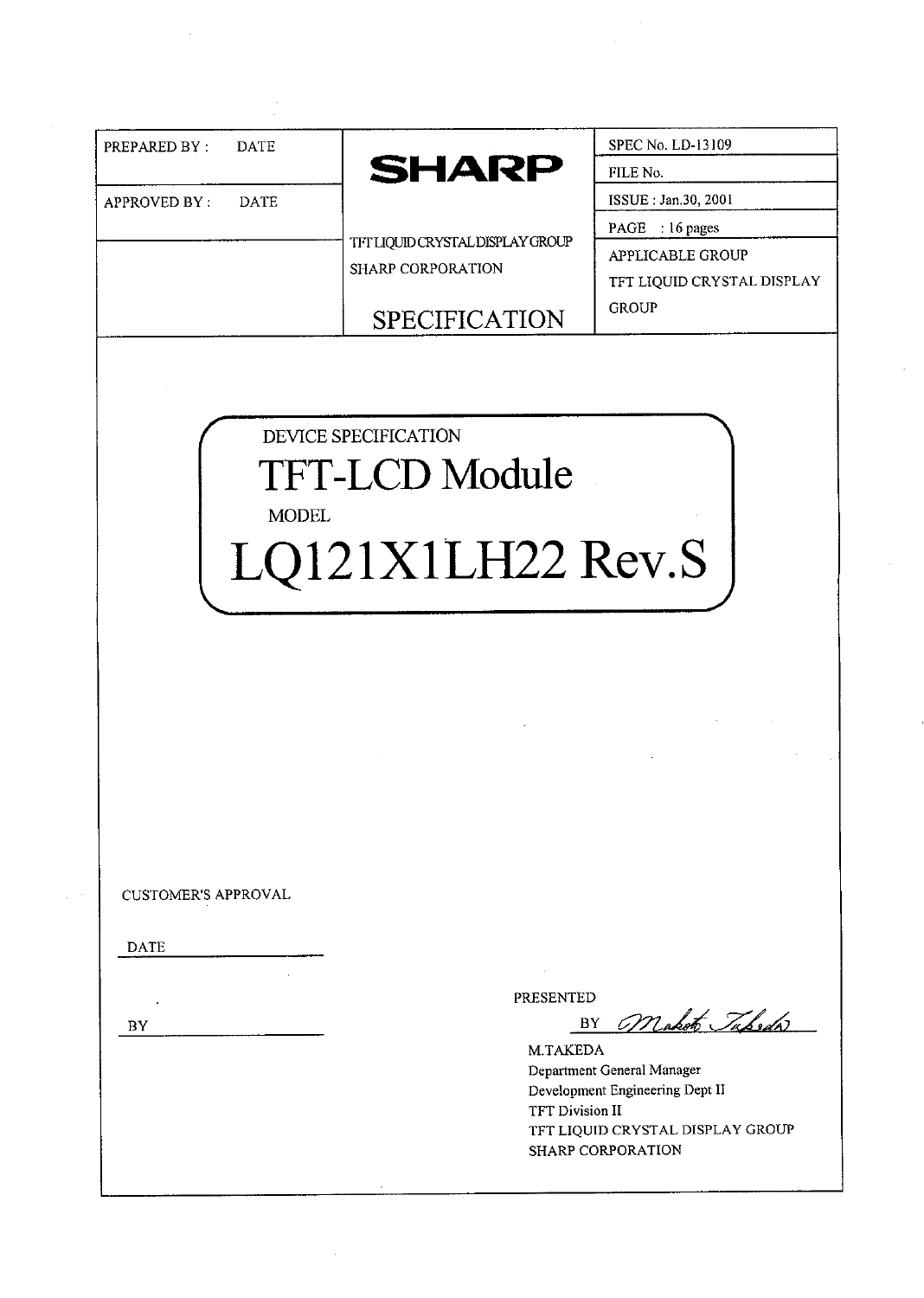# RECORDS OF REVISION

# LQ121X1LH22

| SPEC No. | $\mathbf{DATE}$ | <b>REVISED</b>           |      | <b>SUMMARY</b>                       | <b>NOTE</b> |
|----------|-----------------|--------------------------|------|--------------------------------------|-------------|
|          |                 | No.                      | PAGE |                                      |             |
| LD-13109 | Jan. 30, 2001   | $\overline{\phantom{0}}$ |      |                                      | 1st Issue   |
|          |                 |                          |      |                                      |             |
|          |                 |                          |      |                                      |             |
|          |                 |                          |      |                                      |             |
|          |                 |                          |      |                                      |             |
|          |                 |                          |      |                                      |             |
|          |                 |                          |      |                                      |             |
|          |                 |                          |      |                                      |             |
|          |                 |                          |      |                                      |             |
|          |                 |                          |      |                                      |             |
|          |                 |                          |      |                                      |             |
|          |                 |                          |      |                                      |             |
|          |                 |                          |      |                                      |             |
|          |                 |                          |      |                                      |             |
|          |                 |                          |      |                                      |             |
|          |                 |                          |      |                                      |             |
|          |                 |                          |      |                                      |             |
|          |                 |                          |      |                                      |             |
|          |                 |                          |      |                                      |             |
|          |                 |                          |      |                                      |             |
|          |                 |                          |      |                                      |             |
|          |                 |                          |      |                                      |             |
|          |                 |                          |      |                                      |             |
|          |                 |                          |      |                                      |             |
|          |                 |                          |      |                                      |             |
|          |                 |                          |      |                                      |             |
|          |                 |                          |      |                                      |             |
|          |                 |                          |      |                                      |             |
|          |                 |                          |      | ------------------------------------ |             |
|          |                 |                          |      |                                      |             |
|          |                 |                          |      |                                      |             |
|          |                 |                          |      |                                      |             |
|          |                 |                          |      |                                      |             |
|          |                 |                          |      |                                      |             |
|          |                 |                          |      |                                      |             |
|          |                 |                          |      |                                      |             |
|          |                 |                          |      |                                      |             |
|          |                 |                          |      |                                      |             |
|          |                 |                          |      |                                      |             |
|          |                 |                          |      |                                      |             |
|          |                 |                          |      |                                      |             |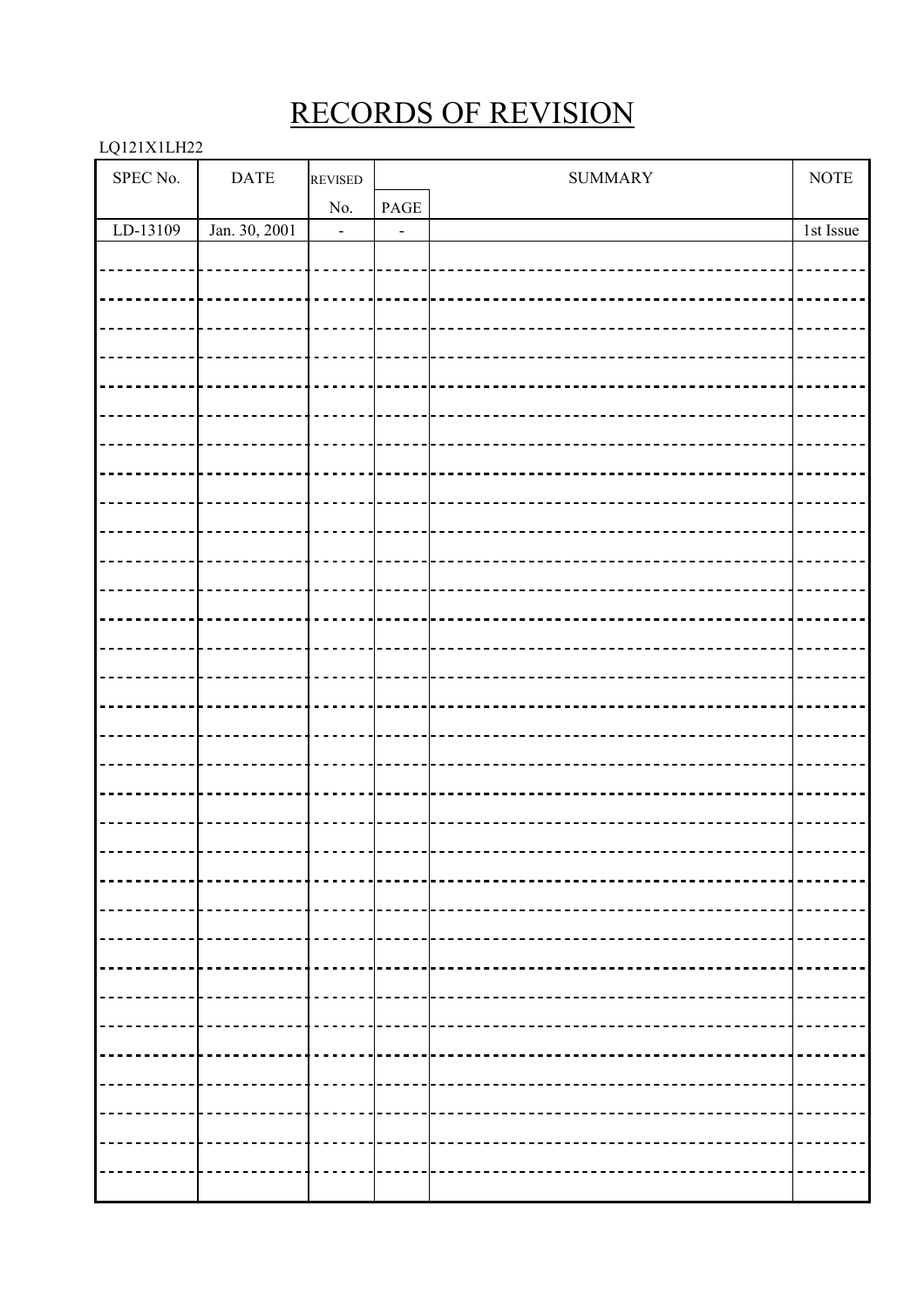#### LD13109-1

These specification sheets are the proprietary product of SHARP CORPORATION("SHARP) and include materials protected under copyright of SHARP. Do not reproduce or cause any third party to reproduce them in any form or by any means, electronic or mechanical, for any purpose, in whole or in part, without the express written permission of SHARP.

The device listed in these specification sheets was designed and manufactured for use in OA equipment.

In case of using the device for applications such as control and safety equipment for transportation(aircraft, trains, automobiles, etc. ), rescue and security equipment and various safety related equipment which require higher reliability and safety, take into consideration that appropriate measures such as fail-safe functions and redundant system design should be taken.

Do not use the device for equipment that requires an extreme level of reliability, such as aerospace applications, telecommunication equipment(trunk lines), nuclear power control equipment and medical or other equipment for life support.

SHARP assumes no responsibility for any damage resulting from the use of the device which does not comply with the instructions and the precautions specified in these specification sheets.

Contact and consult with a SHARP sales representative for any questions about this device.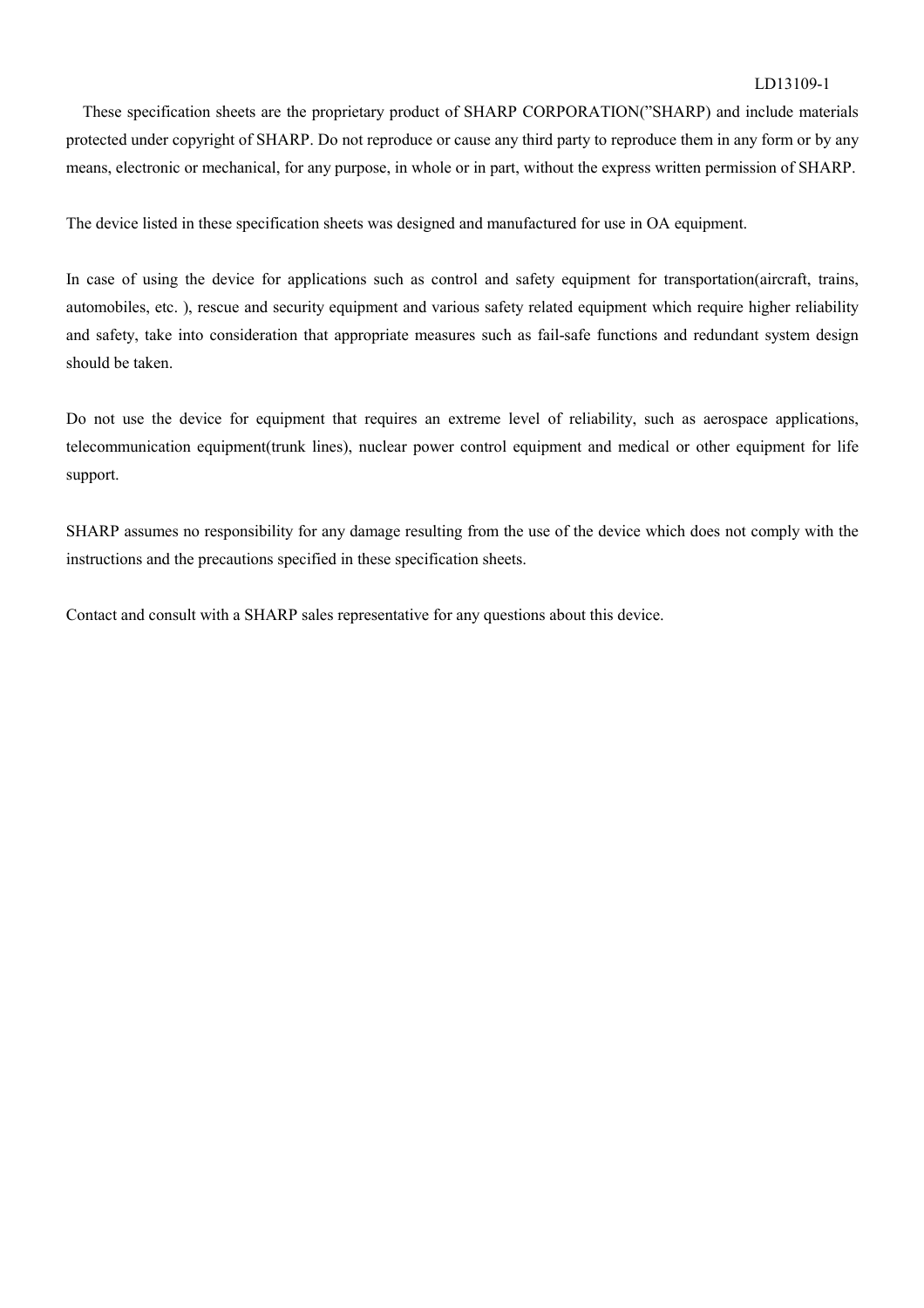# 1. Application

This specification applies to a color TFT-LCD module, LQ121X1LH22 Rev.S.

# 2. Overview

 This module is a color active matrix LCD module incorporating amorphous silicon TFT (Thin Film Transistor). It is composed of a color TFT-LCD panel, driver ICs, control circuit and power supply circuit and a backlight unit. Graphics and texts can be displayed on a 1024 X 3 X 768 dots panel with 262,144 colors by using LVDS (Low Voltage Differential Signaling) to interface and supplying +3.3V DC supply voltage for TFT-LCD panel driving and supply voltage for backlight.

The TFT-LCD panel used for this module has very high aperture ratio. A low-reflection and higher-color-saturation type color filter is also used for this panel. Therefore, high-brightness and high-contrast image, which is suitable for the multimedia use, can be obtained by using this module.

Optimum viewing direction is 6 o'clock.

Backlight-driving DC/AC inverter is not built in this module.

# [Features]

- 1) High aperture panel ; high-brightness or low power consumption.
- 2) Brilliant and high contrast image.
- 3) Small footprint and thin shape.
- 4) Light weight.

|  |  | 3. Mechanical Specifications |
|--|--|------------------------------|
|--|--|------------------------------|

| Parameter                    | Specifications                   | Unit  |
|------------------------------|----------------------------------|-------|
| Display size                 | 31(12.1")<br>Diagonal            | cm    |
| Active area                  | $245.76$ (H) $\times$ 184.32 (V) | mm    |
| Pixel format                 | 1024 (H) $X$ 768 (V)             | pixel |
|                              | $(1$ pixel = R+G+B dots)         |       |
| Pixel pitch                  | $0.240$ (H) $X$ 0.240 (V)        | mm    |
| Pixel configuration          | R, G, B vertical stripe          |       |
| Display mode                 | Normally white                   |       |
| Unit outline dimensions $*1$ | 261.0(W) X 199.0(H) X 5.5max.(D) | mm    |
| <b>Mass</b>                  | $310 + 20$                       | g     |
| Surface treatment            | Anti-glare and hard-coating 2H   |       |
|                              | Low reflection $(=\lt; 5\%)$     |       |

\*1.Note : excluding backlight cables.

Outline dimensions is shown in Fig.1 (Drawing No.:2D-004-528)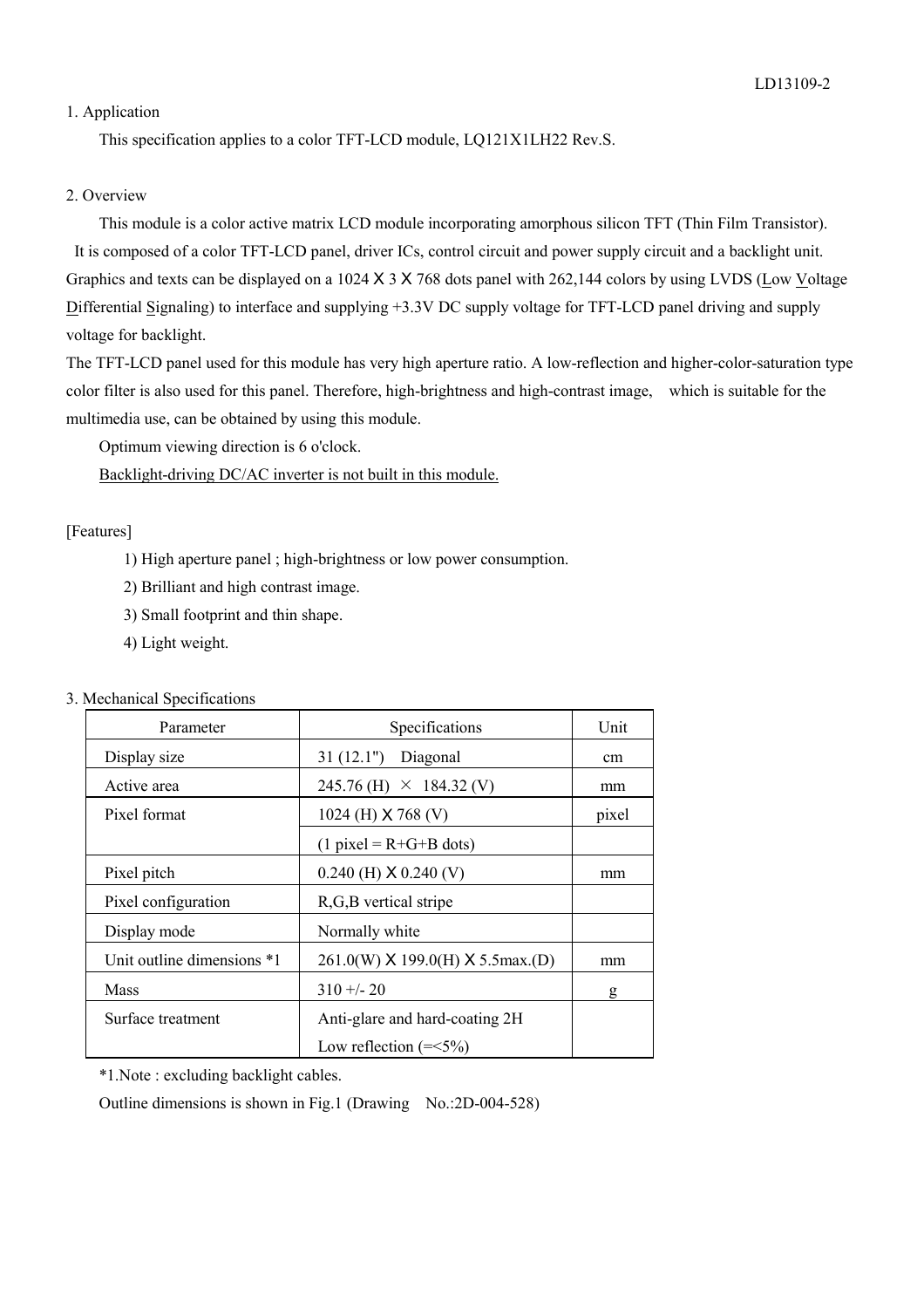4. Input Terminals

4-1. TFT-LCD panel driving

CN1 (LVDS signals and +3.3V DC power supply)

Using connector : FI-AB20S-HF (JAE)

# Corresponding connector : FI-A20H / FI-A20M (JAE)

| Pin No.        | Symbol           | Function              | Remark      |
|----------------|------------------|-----------------------|-------------|
| 1              | Vcc              | +3.3V power supply    |             |
| $\sqrt{2}$     | Vcc              | +3.3V power supply    |             |
| $\overline{3}$ | <b>GND</b>       |                       |             |
| $\overline{4}$ | <b>GND</b>       |                       |             |
| 5              | RXIN0-           | Receiver signal (-)   | <b>LVDS</b> |
| 6              | RXIN0+           | Receiver signal (+)   | <b>LVDS</b> |
| $\tau$         | <b>GND</b>       |                       |             |
| 8              | RXIN1-           | Receiver signal (-)   | <b>LVDS</b> |
| 9              | $RXIN1+$         | Receiver signal (+)   | <b>LVDS</b> |
| 10             | <b>GND</b>       |                       |             |
| 11             | RXIN2-           | Receiver signal (-)   | <b>LVDS</b> |
| 12             | RXIN2+           | Receiver signal $(+)$ | <b>LVDS</b> |
| 13             | <b>GND</b>       |                       |             |
| 14             | <b>RXCLK IN-</b> | Clock signal (-)      | <b>LVDS</b> |
| 15             | RXCLK IN+        | Clock signal $(+)$    | <b>LVDS</b> |
| 16             | <b>GND</b>       |                       |             |
| 17             | NC               |                       |             |
| 18             | NC               |                       |             |
| 19             | <b>GND</b>       |                       |             |
| 20             | <b>GND</b>       |                       |             |

[Note 1] Relation between LVDS signals and actual data shows below section (4-2). [Note 2] The shielding case is connected with signal GND.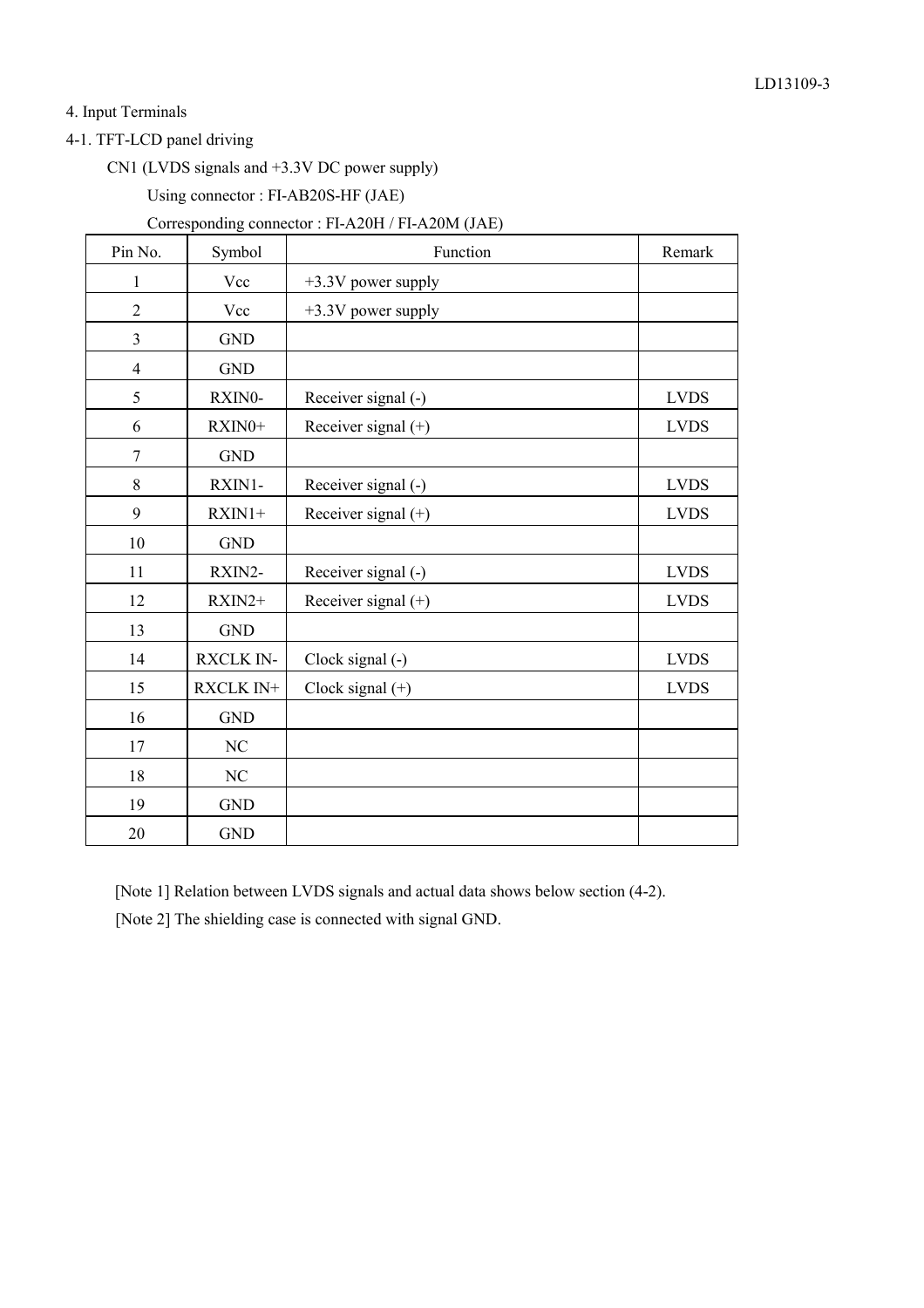4-2 Interface block diagram

Using receiver: Single LVDS interface,which equals DS90CF364(National semiconductor),contained in a control IC

Corresponding Transmitter: DS90C363,DS90C383,DS90C363A,DS90C383A(National semiconductor)

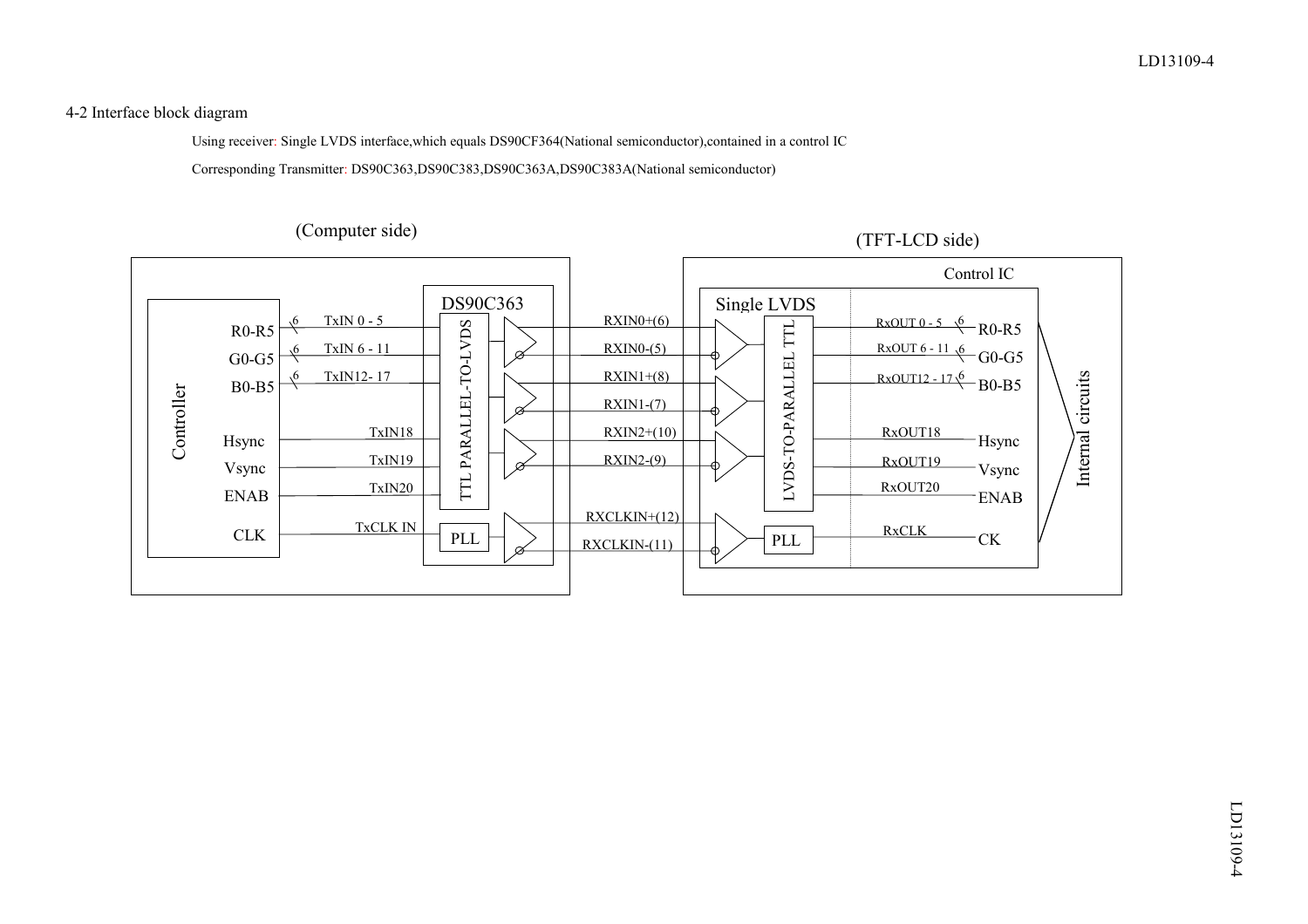# 4-3. Backlight driving

# CN2 : BHSR-02VS-1(JST)

Mating connector : SM02B-BHSS-1(JST)

| Pin no.   symbol |                | function                                     |                    |  |  |  |  |
|------------------|----------------|----------------------------------------------|--------------------|--|--|--|--|
|                  | $\rm V_{HIGH}$ | Power supply for lamp<br>(High voltage side) |                    |  |  |  |  |
|                  | $V_{LOW}$      | Power supply for lamp                        | (Low voltage side) |  |  |  |  |

#### 5. Absolute Maximum Ratings

| Parameter                       | Symbol | Condition                | Ratings           | Unit        | Remark  |
|---------------------------------|--------|--------------------------|-------------------|-------------|---------|
| Input voltage                   | V1     | $Ta=25^{\circ}C$         | $-0.3$ to Vcc+0.3 |             | [Note1] |
| $+3.3V$ supply voltage          | Vcc    | Ta= $25^{\circ}$ C       | 0 to $+4$         |             |         |
| Storage temperature             | Tstg   | $\overline{\phantom{0}}$ | $-25$ to $+60$    | $\rm ^{o}C$ | [Note2] |
| Operating temperature (Ambient) | Topa   | -                        | 0 to $+50$        | $\rm ^{o}C$ |         |

[Note1] LVDS signals

[Note2] Humidity:  $95\%RH$  Max. at Ta=<40°C.

Maximum wet-bulb temperature at  $39^{\circ}$ C or less at Ta $>40^{\circ}$ C.

No condensation.

# 6. Electrical Characteristics

| 6-1.TFT-LCD panel driving<br>Ta= $25^{\circ}$ C |                     |          |              |                |          |          |             |                 |
|-------------------------------------------------|---------------------|----------|--------------|----------------|----------|----------|-------------|-----------------|
|                                                 | Parameter           |          | Symbol       | Min.           | Typ.     | Max.     | Unit        | Remark          |
| Vcc                                             | Supply voltage      |          | Vcc          | $+3.0$         | $+3.3$   | $+3.6$   | V           | [Note2]         |
|                                                 | Current dissipation |          | <b>Icc</b>   |                | 340      | 550      | mA          | [Note3]         |
| Permissive input ripple voltage                 |                     | $V_{RP}$ |              |                | 100      | $mVp-p$  | $Vec=+3.3V$ |                 |
| Input voltage range                             |                     | $V_I$    | $\Omega$     | $\blacksquare$ | 2.4      | V        | LVDS signal |                 |
|                                                 | Differential input  | High     | $\rm V_{TH}$ | $\blacksquare$ | ۰        | $+100$   | mV          | $V_{CM}$ =+1.2V |
| threshold voltage<br>Low                        |                     | $V_{TL}$ | $-100$       | $\blacksquare$ |          | mV       | [Note1]     |                 |
| Input current (High)                            |                     | $I_{OH}$ |              | ٠              | $+/- 10$ | μA       | $V = 2.4V$  |                 |
|                                                 |                     |          |              |                |          |          |             | $Vcc=3.6V$      |
|                                                 | Input current (Low) |          | $I_{OL}$     |                |          | $+/- 10$ | μA          | $V_I = 0V$      |
|                                                 |                     |          |              |                |          |          |             | $Vcc=3.6V$      |
|                                                 | Terminal resistor   |          | $R_T$        |                | 100      |          | Ω           | Differential    |
|                                                 |                     |          |              |                |          |          |             | input           |

[Note1]  $V_{CM}$  : Common mode voltage of LVDS driver.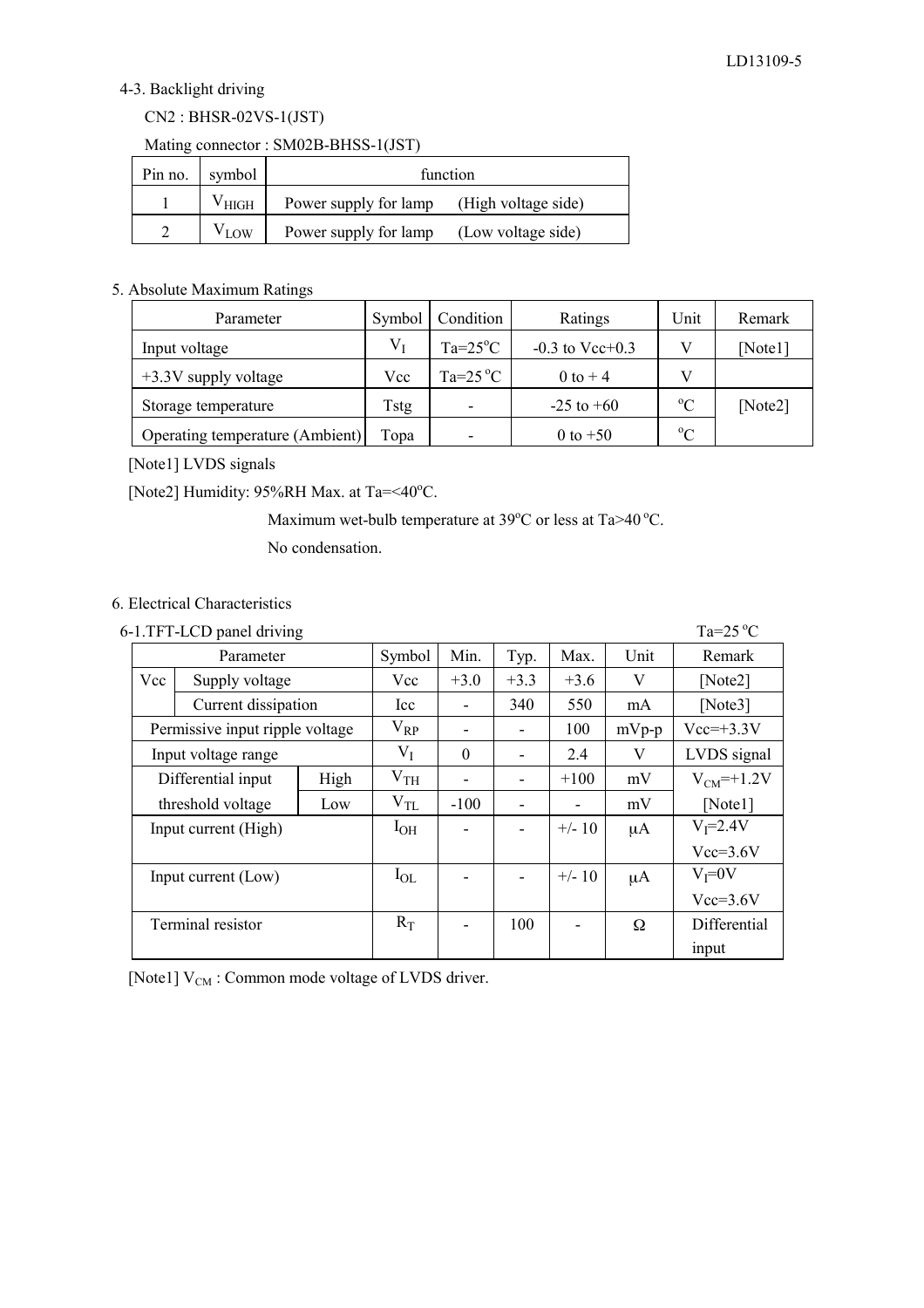# [Note2]

On-off conditions for supply voltage



Vcc-dip conditions should also follow the On-off conditions for supply voltage

[Note3] Typical current situation : 16-gray-bar pattern.  $Vcc=+3.3V$ 



6-2. Backlight driving

 The backlight system is an edge-lighting type with single CCFT (Cold Cathode Fluorescent Tube). The characteristics of the only lamp are shown in the following table.

| Parameter              | Symbol      | Min.  | Typ. | Max.                     | Unit        | Remark            |         |
|------------------------|-------------|-------|------|--------------------------|-------------|-------------------|---------|
| Lamp current range     | $I_{L}$     | 2.0   | 6.0  | 6.0                      | mArms       | [Note $1$ ]       |         |
| Lamp voltage           | $\rm V_L$   | -     | 610  | $\overline{\phantom{a}}$ | <b>Vrms</b> |                   |         |
| Lamp power consumption | $P_L$       | -     | 3.7  | $\overline{\phantom{a}}$ | W           | [Note2]           |         |
| Lamp frequency         | $F_{L}$     | 30    | 60   | 70                       | KHz         | [Note3]           |         |
| Kick-off voltage       | $V_{S}$     | -     | ۰    | 1500                     | <b>Vrms</b> | $Ta=25^{\circ}C$  |         |
|                        |             | -     | ۰    | 1500                     | <b>Vrms</b> | Ta= $0^{\circ}$ C | [Note4] |
| Lamp life time         | $L_{\rm L}$ | 10000 |      | ٠                        | Hour        | [Note5]           |         |

[Note1] Lamp current is measured with current meter for high frequency as shown below.

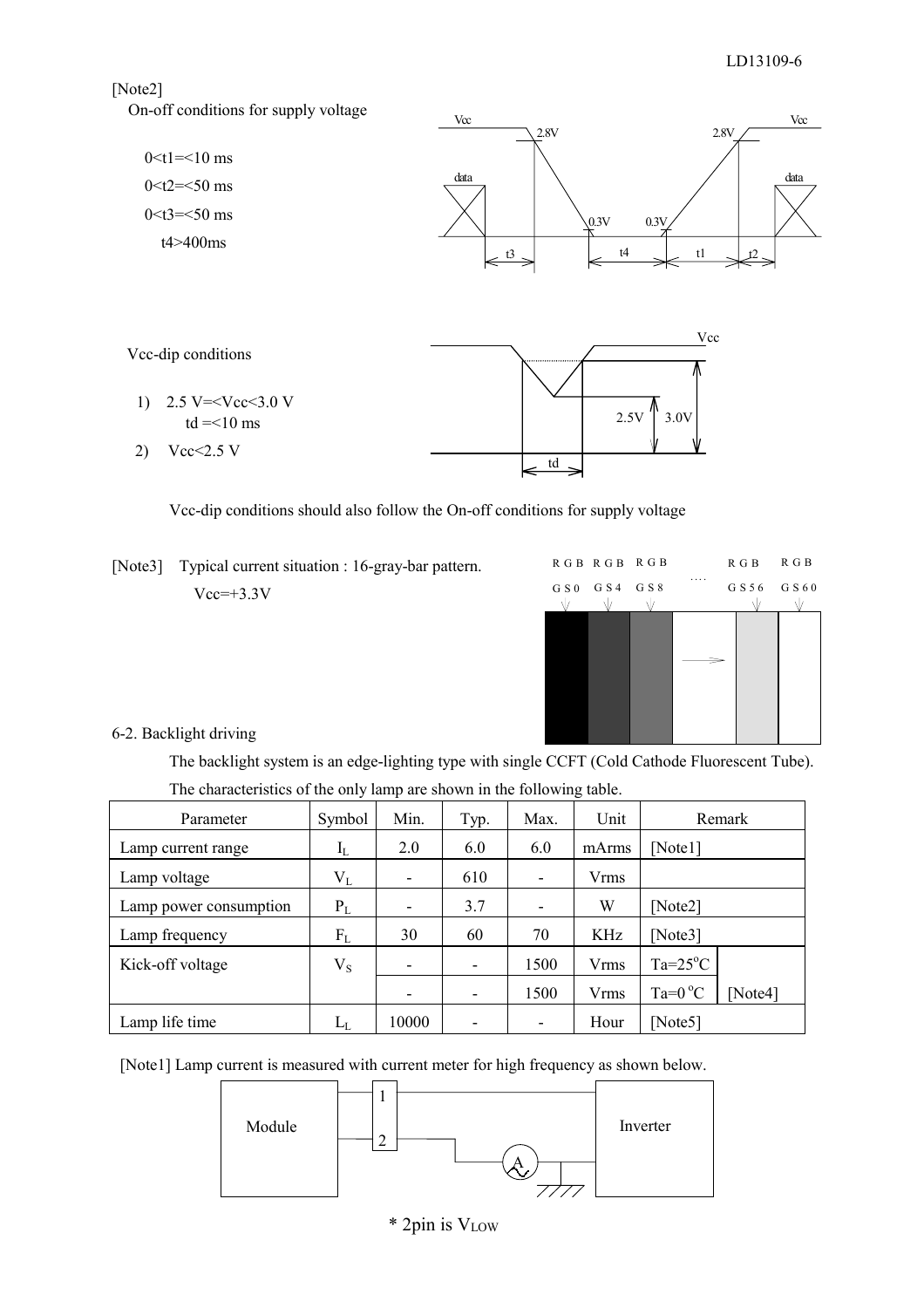- [Note2] Calculated value for reference ( $I_L$   $X$   $V_L$ )
- [Note3] Lamp frequency may produce interference with horizontal synchronous frequency, and this may cause beat on the display. Therefore lamp frequency shall be detached as much as possible from the horizontal synchronous frequency and from the harmonics of horizontal synchronous to avoid interference.
- [Note4] The voltage above this value should be applied to the lamp for more than 1 second to startup. Otherwise the lamp may not be turned on.
- [Note5] Lamp life time is defined as the time when either (1) or (2) occurs in the continuous operation under the condition of Ta =  $25^{\circ}$ C and I<sub>L</sub> = 6.0mArms.

(1) Brightness becomes 50 % of the original value under standard condition.

(2) Kick-off voltage at Ta =  $0^{\circ}$ C exceeds maximum value, 1500V rms.

 Note) The performance of the backlight, for example life time or brightness, is much influenced by the characteristics of the DC-AC inverter for the lamp. When you design or order the inverter, please make sure that a poor lighting caused by the mismatch of the backlight and the inverter (miss-lighting, flicker, etc.) never occur. When you confirm it, the module should be operated in the same condition as it is installed in your instrument.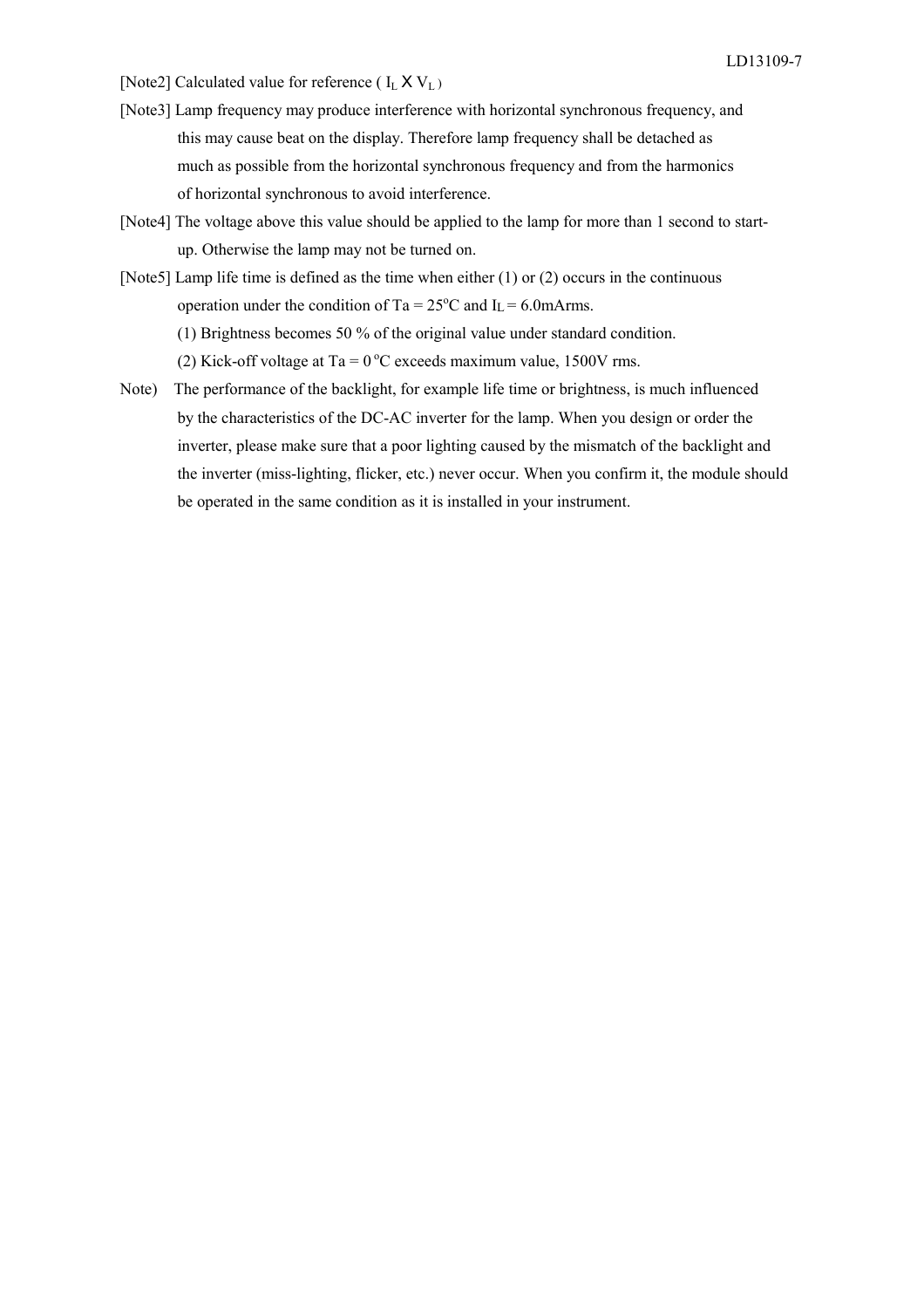# 7. Timing characteristics of input signals

7-1. Timing characteristics (This is specified at digital outputs of LVDS driver.)



(Vertical)

| Item (symbol)                   | Min.     | Typ.   | Max. | Unit | Remark   |
|---------------------------------|----------|--------|------|------|----------|
| Vsync cycle $(T_{VA})$          |          | 16.667 |      | ms   | Negative |
|                                 | 803      | 806    |      | line |          |
| Blanking period $(T_{VB})$      | 35       | 38     |      | line |          |
| Sync pulse width $(T_{VC})$     | 4        | 6      |      | line |          |
| Back porch $(T_{VD})$           | $\Omega$ | 29     |      | line |          |
| Sync pulse width $+$ Back porch | 35       | 35     | 35   | line |          |
| $(T_{\rm VC}$ + $T_{\rm VD})$   |          |        |      |      |          |
| Active display area $(T_{VE})$  | 768      | 768    | 768  | line |          |
| Front porch $(T_{VF})$          | $\theta$ | 3      |      | line |          |

# (Horizontal)

| Item (symbol)                         | Min.       | Typ.   | Max.           | Unit  | Remark   |
|---------------------------------------|------------|--------|----------------|-------|----------|
| Hsync cycle $(T_{HA})$                | 19.4       | 20.677 |                | μs    | Negative |
|                                       | 1260       | 1344   | 1408           | clock |          |
| Blanking period $(T_{HB})$            | 236        | 320    |                | clock |          |
| Sync pulse width $(T_{HC})$           | 8          | 136    |                | clock |          |
| Sync pulse width $+$ Back porch       | $1500-THA$ | 296    | $T_{HA}$ -1024 | clock |          |
| $(T_{\text{HC}} + T_{\text{HD}})$     |            |        |                |       |          |
| Active display area $(T_{\text{HE}})$ | 1024       | 1024   | 1024           | clock |          |
| Front porch $(T_{HF})$                |            | 24     |                | clock |          |

(Clock)

| Item             | .<br>Mın.                              | <u>та с</u><br>VD.<br>. . | Max.                   | $\mathbf{r}$<br>∪nıt | n<br>'.emark |
|------------------|----------------------------------------|---------------------------|------------------------|----------------------|--------------|
| <b>Frequency</b> | $\mathcal{L} \cap \mathcal{L}$<br>JU.U | -<br>v. v                 | $\overline{ }$<br>0.CO | MHz                  | ∣ote l       |

Note) In case of lower frequency, the deterioration of display quality, flicker etc., may be occurred.

#### (Hsync-Vsync Phase difference)

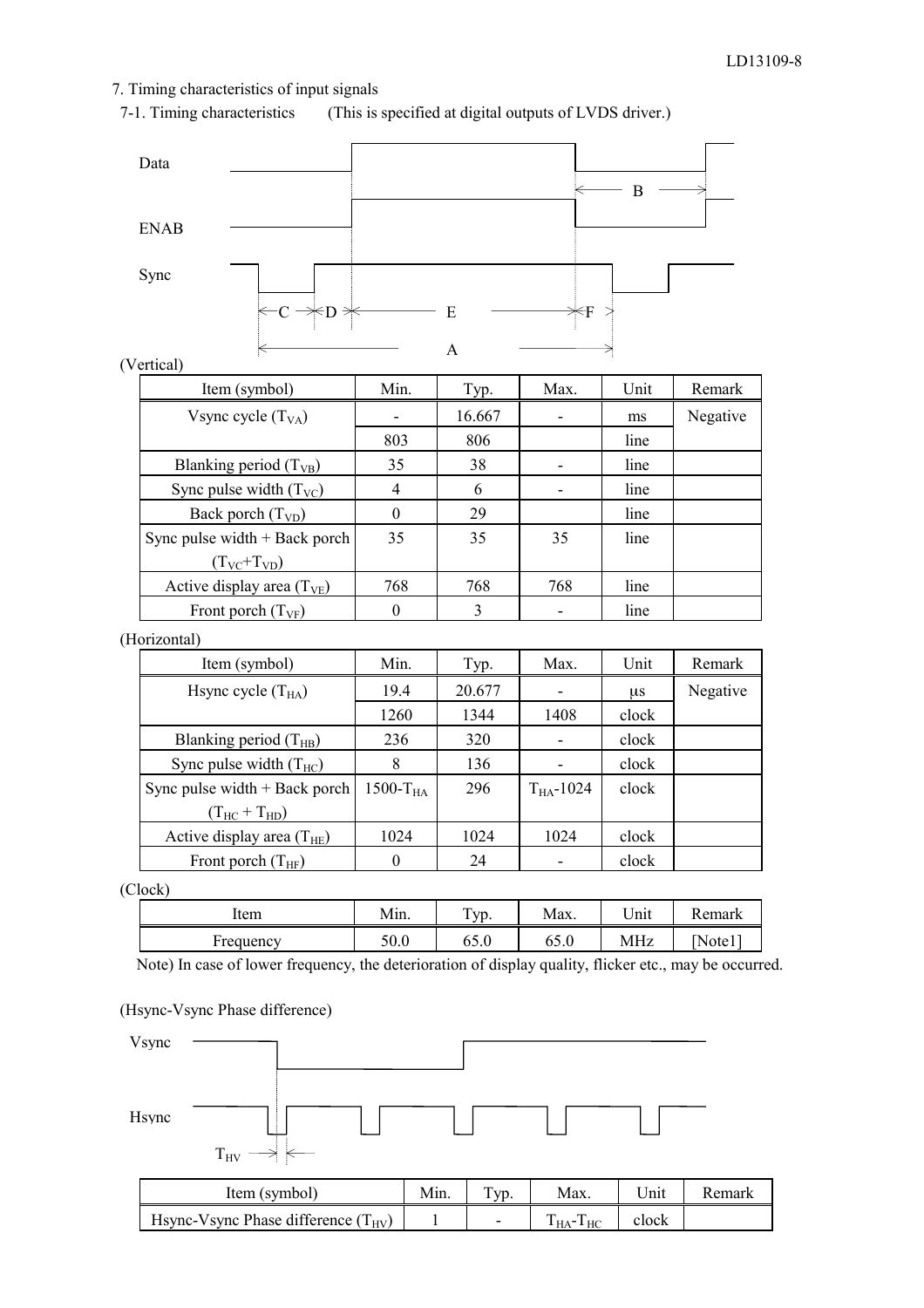#### (Hsync-ENAB Phase difference)



#### 7-2 Display position

| Item       | <b>Standards</b>      | <b>Beginning</b> | Ending | Unit  | Remark |
|------------|-----------------------|------------------|--------|-------|--------|
| Horizontal | rising edge of ENAB   |                  | 1024   | clock |        |
|            | falling edge of Hsync | 296              | 1320   | clock | Note11 |
| Vertical   | falling edge of Vsync | 35               | 803    | clock |        |

[Note1] ENAB signal must be fixed to low.

# [Note]

(Horizontal display direction)

When ENAB is fixed low, 296 clock are counted from Hsync negative edge and data from after are available . If you need other timing, please use ENAB signal.

(Vertical display direction)

35 lines are counted from Vsync negative edge and data from next line are available.

#### (Note of ENAB signal)

ENAB could not be used for the purpose of the vertical display start timing.

#### **Caution**

Image will not be displayed on the right position otherwise.

# 7-3. Input Data Signals and Display Position on the screen

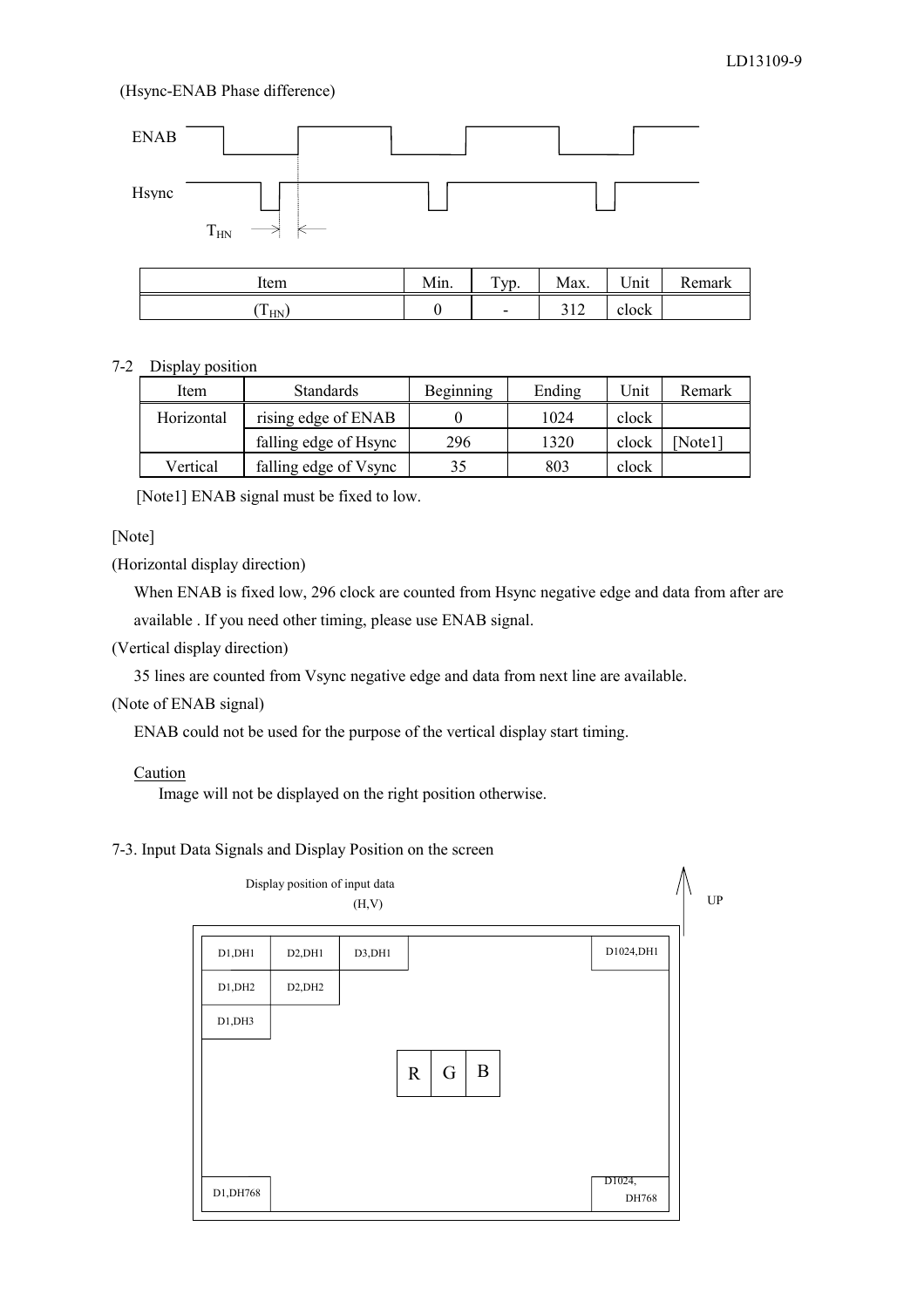8. Input Signals, Basic Display Colors and Gray Scale of Each Color

|                     | Colors &         |                          | Data signal      |                  |                  |                     |                  |                  |                  |                  |                  |                  |                         |                  |                  |                  |                             |                  |                  |                  |
|---------------------|------------------|--------------------------|------------------|------------------|------------------|---------------------|------------------|------------------|------------------|------------------|------------------|------------------|-------------------------|------------------|------------------|------------------|-----------------------------|------------------|------------------|------------------|
|                     | Gray scale       | Gray Scale               | R <sub>0</sub>   | R1               | R2               | R <sub>3</sub>      | R4               | R <sub>5</sub>   | G <sub>0</sub>   | G1               | G2               | G <sub>3</sub>   | G <sub>4</sub>          | G <sub>5</sub>   | B <sub>0</sub>   | B1               | B2                          | B <sub>3</sub>   | <b>B4</b>        | B <sub>5</sub>   |
|                     | <b>Black</b>     | $\overline{\phantom{a}}$ | $\boldsymbol{0}$ | $\boldsymbol{0}$ | $\boldsymbol{0}$ | $\boldsymbol{0}$    | $\boldsymbol{0}$ | $\boldsymbol{0}$ | $\boldsymbol{0}$ | $\boldsymbol{0}$ | $\boldsymbol{0}$ | $\boldsymbol{0}$ | $\boldsymbol{0}$        | $\boldsymbol{0}$ | $\boldsymbol{0}$ | $\boldsymbol{0}$ | $\boldsymbol{0}$            | $\boldsymbol{0}$ | $\boldsymbol{0}$ | $\boldsymbol{0}$ |
|                     | Blue             | $\overline{\phantom{a}}$ | $\boldsymbol{0}$ | $\boldsymbol{0}$ | $\boldsymbol{0}$ | $\boldsymbol{0}$    | $\boldsymbol{0}$ | $\boldsymbol{0}$ | $\boldsymbol{0}$ | $\boldsymbol{0}$ | $\boldsymbol{0}$ | $\boldsymbol{0}$ | $\boldsymbol{0}$        | $\boldsymbol{0}$ | $\mathbf{1}$     | $\mathbf{1}$     | $\mathbf{1}$                | $\mathbf{1}$     | $\mathbf{1}$     | $\mathbf{1}$     |
|                     | Green            | $\overline{\phantom{a}}$ | $\boldsymbol{0}$ | $\boldsymbol{0}$ | $\boldsymbol{0}$ | $\boldsymbol{0}$    | $\boldsymbol{0}$ | $\boldsymbol{0}$ | 1                | $\mathbf{1}$     | $\mathbf{1}$     | $\mathbf{1}$     | $\mathbf 1$             | $\mathbf{1}$     | $\boldsymbol{0}$ | $\boldsymbol{0}$ | $\boldsymbol{0}$            | $\boldsymbol{0}$ | $\boldsymbol{0}$ | $\boldsymbol{0}$ |
| <b>Basic Color</b>  | Cyan             | $\overline{\phantom{a}}$ | $\boldsymbol{0}$ | $\boldsymbol{0}$ | $\boldsymbol{0}$ | $\boldsymbol{0}$    | $\boldsymbol{0}$ | $\boldsymbol{0}$ | $\mathbf{1}$     | $\mathbf{1}$     | $\mathbf{1}$     | $\mathbf{1}$     | $\mathbf{1}$            | $\mathbf{1}$     | $\mathbf{1}$     | $\mathbf{1}$     | $\mathbf{1}$                | $\mathbf{1}$     | $\mathbf{1}$     | $\mathbf{1}$     |
|                     | Red              | $\overline{\phantom{a}}$ | 1                | $\mathbf{1}$     | $\mathbf{1}$     | $\mathbf{1}$        | $\mathbf{1}$     | $\mathbf{1}$     | $\boldsymbol{0}$ | $\boldsymbol{0}$ | $\boldsymbol{0}$ | $\boldsymbol{0}$ | $\boldsymbol{0}$        | $\boldsymbol{0}$ | $\boldsymbol{0}$ | $\boldsymbol{0}$ | $\boldsymbol{0}$            | $\boldsymbol{0}$ | $\boldsymbol{0}$ | $\boldsymbol{0}$ |
|                     | Magenta          | $\overline{\phantom{a}}$ | 1                | $\mathbf{1}$     | $\mathbf{1}$     | $\mathbf{1}$        | $\mathbf{1}$     | $\mathbf{1}$     | $\boldsymbol{0}$ | $\boldsymbol{0}$ | $\boldsymbol{0}$ | $\boldsymbol{0}$ | $\boldsymbol{0}$        | $\boldsymbol{0}$ | $\mathbf{1}$     | $\mathbf{1}$     | $\mathbf{1}$                | $\mathbf{1}$     | 1                | $\mathbf{1}$     |
|                     | Yellow           | $\overline{\phantom{a}}$ | 1                | 1                | $\mathbf{1}$     | 1                   | 1                | 1                | $\mathbf{1}$     | $\mathbf{1}$     | $\mathbf{1}$     | $\mathbf{1}$     | $\mathbf{1}$            | $\mathbf{1}$     | $\boldsymbol{0}$ | $\boldsymbol{0}$ | $\boldsymbol{0}$            | $\boldsymbol{0}$ | $\boldsymbol{0}$ | $\boldsymbol{0}$ |
|                     | White            | $\overline{a}$           | 1                | $\mathbf{1}$     | $\mathbf{1}$     | $\mathbf{1}$        | $\mathbf{1}$     | $\mathbf{1}$     | $\mathbf{1}$     | $\mathbf{1}$     | $\mathbf{1}$     | $\mathbf{1}$     | $\mathbf 1$             | $\mathbf{1}$     | $\mathbf{1}$     | $\mathbf{1}$     | $\mathbf{1}$                | $\mathbf{1}$     | $\mathbf{1}$     | $\mathbf{1}$     |
|                     | <b>Black</b>     | GS <sub>0</sub>          | $\boldsymbol{0}$ | $\boldsymbol{0}$ | $\boldsymbol{0}$ | $\boldsymbol{0}$    | $\boldsymbol{0}$ | $\boldsymbol{0}$ | $\boldsymbol{0}$ | $\boldsymbol{0}$ | $\boldsymbol{0}$ | $\boldsymbol{0}$ | $\boldsymbol{0}$        | $\boldsymbol{0}$ | $\boldsymbol{0}$ | $\boldsymbol{0}$ | $\boldsymbol{0}$            | $\boldsymbol{0}$ | $\boldsymbol{0}$ | $\boldsymbol{0}$ |
|                     | ⇧                | GS1                      | $\mathbf{1}$     | $\boldsymbol{0}$ | $\boldsymbol{0}$ | $\boldsymbol{0}$    | $\boldsymbol{0}$ | $\boldsymbol{0}$ | $\boldsymbol{0}$ | $\boldsymbol{0}$ | $\boldsymbol{0}$ | $\boldsymbol{0}$ | $\boldsymbol{0}$        | $\boldsymbol{0}$ | $\boldsymbol{0}$ | $\boldsymbol{0}$ | $\boldsymbol{0}$            | $\boldsymbol{0}$ | $\boldsymbol{0}$ | $\boldsymbol{0}$ |
| Gray Scale of Red   | Darker           | GS <sub>2</sub>          | $\boldsymbol{0}$ | $\mathbf{1}$     | $\boldsymbol{0}$ | $\boldsymbol{0}$    | $\boldsymbol{0}$ | $\boldsymbol{0}$ | $\boldsymbol{0}$ | $\boldsymbol{0}$ | $\boldsymbol{0}$ | $\boldsymbol{0}$ | $\boldsymbol{0}$        | $\boldsymbol{0}$ | $\boldsymbol{0}$ | $\boldsymbol{0}$ | $\boldsymbol{0}$            | $\boldsymbol{0}$ | $\boldsymbol{0}$ | $\boldsymbol{0}$ |
|                     | 仚                | $\downarrow$             |                  |                  | $\downarrow$     |                     |                  |                  |                  |                  |                  | ↓                |                         |                  |                  |                  | $\downarrow$                |                  |                  |                  |
|                     | ⇩                | ↓                        |                  |                  | $\downarrow$     |                     |                  |                  |                  |                  |                  | ↓                |                         |                  |                  |                  |                             | ↓                |                  |                  |
|                     | <b>Brighter</b>  | GS61                     | 1                | $\boldsymbol{0}$ | 1                | 1                   | $\mathbf{1}$     | 1                | $\boldsymbol{0}$ | $\boldsymbol{0}$ | $\boldsymbol{0}$ | $\boldsymbol{0}$ | $\boldsymbol{0}$        | $\boldsymbol{0}$ | $\boldsymbol{0}$ | $\boldsymbol{0}$ | $\boldsymbol{0}$            | $\boldsymbol{0}$ | $\boldsymbol{0}$ | $\boldsymbol{0}$ |
|                     | $\rm{U}$         | GS62                     | $\boldsymbol{0}$ | $\mathbf{1}$     | $\mathbf{1}$     | $\mathbf{1}$        | $\mathbf{1}$     | $\mathbf{1}$     | $\boldsymbol{0}$ | $\boldsymbol{0}$ | $\boldsymbol{0}$ | $\boldsymbol{0}$ | $\boldsymbol{0}$        | $\boldsymbol{0}$ | $\boldsymbol{0}$ | $\boldsymbol{0}$ | $\boldsymbol{0}$            | $\boldsymbol{0}$ | $\boldsymbol{0}$ | $\boldsymbol{0}$ |
|                     | Red              | GS63                     | 1                | $\mathbf{1}$     | $\mathbf{1}$     | $\mathbf{1}$        | $\mathbf{1}$     | $\mathbf{1}$     | $\boldsymbol{0}$ | $\boldsymbol{0}$ | $\boldsymbol{0}$ | $\boldsymbol{0}$ | $\boldsymbol{0}$        | $\boldsymbol{0}$ | $\boldsymbol{0}$ | $\boldsymbol{0}$ | $\boldsymbol{0}$            | $\boldsymbol{0}$ | $\boldsymbol{0}$ | $\boldsymbol{0}$ |
|                     | <b>Black</b>     | GS <sub>0</sub>          | $\boldsymbol{0}$ | $\boldsymbol{0}$ | $\boldsymbol{0}$ | $\boldsymbol{0}$    | $\boldsymbol{0}$ | $\boldsymbol{0}$ | $\boldsymbol{0}$ | $\boldsymbol{0}$ | $\boldsymbol{0}$ | $\boldsymbol{0}$ | $\boldsymbol{0}$        | $\boldsymbol{0}$ | $\boldsymbol{0}$ | $\boldsymbol{0}$ | $\boldsymbol{0}$            | $\boldsymbol{0}$ | $\boldsymbol{0}$ | $\boldsymbol{0}$ |
|                     | ⇧                | GS1                      | $\boldsymbol{0}$ | $\boldsymbol{0}$ | $\boldsymbol{0}$ | $\boldsymbol{0}$    | $\boldsymbol{0}$ | $\boldsymbol{0}$ | $\mathbf{1}$     | $\boldsymbol{0}$ | $\boldsymbol{0}$ | $\boldsymbol{0}$ | $\boldsymbol{0}$        | $\boldsymbol{0}$ | $\boldsymbol{0}$ | $\boldsymbol{0}$ | $\boldsymbol{0}$            | $\boldsymbol{0}$ | $\boldsymbol{0}$ | $\boldsymbol{0}$ |
|                     | Darker           | GS <sub>2</sub>          | $\boldsymbol{0}$ | $\boldsymbol{0}$ | $\boldsymbol{0}$ | $\boldsymbol{0}$    | $\boldsymbol{0}$ | $\boldsymbol{0}$ | $\boldsymbol{0}$ | $\mathbf{1}$     | $\boldsymbol{0}$ | $\boldsymbol{0}$ | $\boldsymbol{0}$        | $\boldsymbol{0}$ | $\boldsymbol{0}$ | $\boldsymbol{0}$ | $\boldsymbol{0}$            | $\boldsymbol{0}$ | $\boldsymbol{0}$ | $\boldsymbol{0}$ |
|                     | ⇧                | $\downarrow$             |                  |                  | ↓                |                     |                  |                  |                  |                  |                  | ↓                |                         |                  |                  |                  | ↓                           |                  |                  |                  |
| Gray Scale of Green | ⇩                | ↓                        |                  |                  | $\downarrow$     |                     |                  |                  |                  |                  |                  | ↓                |                         |                  |                  |                  | ↓                           |                  |                  |                  |
|                     | Brighter         | GS61                     | $\overline{0}$   | $\mathbf{0}$     |                  | $0\qquad 0\qquad 0$ |                  | $\mathbf{0}$     |                  |                  |                  |                  | $1 \t 0 \t 1 \t 1 \t 1$ | $\mathbf{1}$     |                  |                  | $0 \quad 0 \quad 0 \quad 0$ |                  | $\mathbf{0}$     | $\theta$         |
|                     | ⇩                | GS62                     | $\boldsymbol{0}$ | $\boldsymbol{0}$ | $\boldsymbol{0}$ | $\boldsymbol{0}$    | $\boldsymbol{0}$ | $\boldsymbol{0}$ | $\boldsymbol{0}$ | $\mathbf{1}$     | 1                | $\mathbf{1}$     | $\mathbf{1}$            | $\mathbf{1}$     | $\boldsymbol{0}$ | $\boldsymbol{0}$ | $\boldsymbol{0}$            | $\boldsymbol{0}$ | $\boldsymbol{0}$ | $\boldsymbol{0}$ |
|                     | Green            | GS63                     | $\boldsymbol{0}$ | $\boldsymbol{0}$ | $\boldsymbol{0}$ | $\boldsymbol{0}$    | $\boldsymbol{0}$ | $\boldsymbol{0}$ | $\mathbf{1}$     | $\mathbf{1}$     | $\mathbf{1}$     | $\mathbf{1}$     | $\mathbf{1}$            | $\mathbf{1}$     | $\boldsymbol{0}$ | $\boldsymbol{0}$ | $\boldsymbol{0}$            | $\boldsymbol{0}$ | $\boldsymbol{0}$ | $\boldsymbol{0}$ |
|                     | <b>Black</b>     | GS0                      | $\boldsymbol{0}$ | $\boldsymbol{0}$ | $\boldsymbol{0}$ | $\boldsymbol{0}$    | $\boldsymbol{0}$ | $\boldsymbol{0}$ | $\boldsymbol{0}$ | $\boldsymbol{0}$ | $\boldsymbol{0}$ | $\boldsymbol{0}$ | $\boldsymbol{0}$        | $\boldsymbol{0}$ | $\boldsymbol{0}$ | $\boldsymbol{0}$ | $\boldsymbol{0}$            | $\boldsymbol{0}$ | $\boldsymbol{0}$ | $\boldsymbol{0}$ |
|                     | ⇧                | GS1                      | $\boldsymbol{0}$ | $\boldsymbol{0}$ | $\boldsymbol{0}$ | $\boldsymbol{0}$    | $\boldsymbol{0}$ | $\boldsymbol{0}$ | $\boldsymbol{0}$ | $\boldsymbol{0}$ | $\boldsymbol{0}$ | $\boldsymbol{0}$ | $\boldsymbol{0}$        | $\boldsymbol{0}$ | $\mathbf{1}$     | $\boldsymbol{0}$ | $\boldsymbol{0}$            | $\boldsymbol{0}$ | $\boldsymbol{0}$ | $\boldsymbol{0}$ |
|                     | Darker           | GS <sub>2</sub>          | $\boldsymbol{0}$ | $\boldsymbol{0}$ | $\boldsymbol{0}$ | $\boldsymbol{0}$    | $\boldsymbol{0}$ | $\boldsymbol{0}$ | $\boldsymbol{0}$ | $\boldsymbol{0}$ | $\boldsymbol{0}$ | $\boldsymbol{0}$ | $\boldsymbol{0}$        | $\boldsymbol{0}$ | $\boldsymbol{0}$ | $\mathbf{1}$     | $\boldsymbol{0}$            | $\boldsymbol{0}$ | $\boldsymbol{0}$ | $\overline{0}$   |
|                     | 仚                | $\downarrow$             |                  |                  | $\downarrow$     |                     |                  |                  |                  |                  |                  | ↓                |                         |                  |                  |                  | $\downarrow$                |                  |                  |                  |
|                     | $\hat{\Upsilon}$ | $\downarrow$             |                  |                  | ↓                |                     |                  |                  |                  |                  |                  | ↓                |                         |                  |                  |                  | ↓                           |                  |                  |                  |
| Gray Scale of Blue  | <b>Brighter</b>  | GS61                     | $\boldsymbol{0}$ | $\boldsymbol{0}$ | $\boldsymbol{0}$ | $\boldsymbol{0}$    | $\boldsymbol{0}$ | $\boldsymbol{0}$ | $\boldsymbol{0}$ | $\boldsymbol{0}$ | $\boldsymbol{0}$ | $\boldsymbol{0}$ | $\boldsymbol{0}$        | $\boldsymbol{0}$ | 1                | $\boldsymbol{0}$ | $\mathbf{1}$                | $\mathbf{1}$     | 1                | $\mathbf{1}$     |
|                     | $\rm \Phi$       | GS62                     | $\boldsymbol{0}$ | $\boldsymbol{0}$ | $\boldsymbol{0}$ | $\boldsymbol{0}$    | $\boldsymbol{0}$ | $\boldsymbol{0}$ | $\boldsymbol{0}$ | $\boldsymbol{0}$ | $\boldsymbol{0}$ | $\boldsymbol{0}$ | $\boldsymbol{0}$        | $\boldsymbol{0}$ | $\boldsymbol{0}$ | $\mathbf{1}$     | $\mathbf{1}$                | $\mathbf{1}$     | $\mathbf{1}$     | $\mathbf{1}$     |
|                     | Blue             | GS63                     | $\boldsymbol{0}$ | $\boldsymbol{0}$ | $\boldsymbol{0}$ | $\boldsymbol{0}$    | $\boldsymbol{0}$ | $\boldsymbol{0}$ | $\boldsymbol{0}$ | $\boldsymbol{0}$ | $\boldsymbol{0}$ | $\boldsymbol{0}$ | $\boldsymbol{0}$        | $\boldsymbol{0}$ | $\mathbf{1}$     | $\mathbf{1}$     | $\mathbf{1}$                | $\mathbf{1}$     | 1                | $\mathbf{1}$     |

0 : Low level voltage, 1 : High level voltage

Each basic color can be displayed in 64 gray scales from 6 bit data signals. According to the combination of total 18 bit data signals, the 262,144-color display can be achieved on the screen.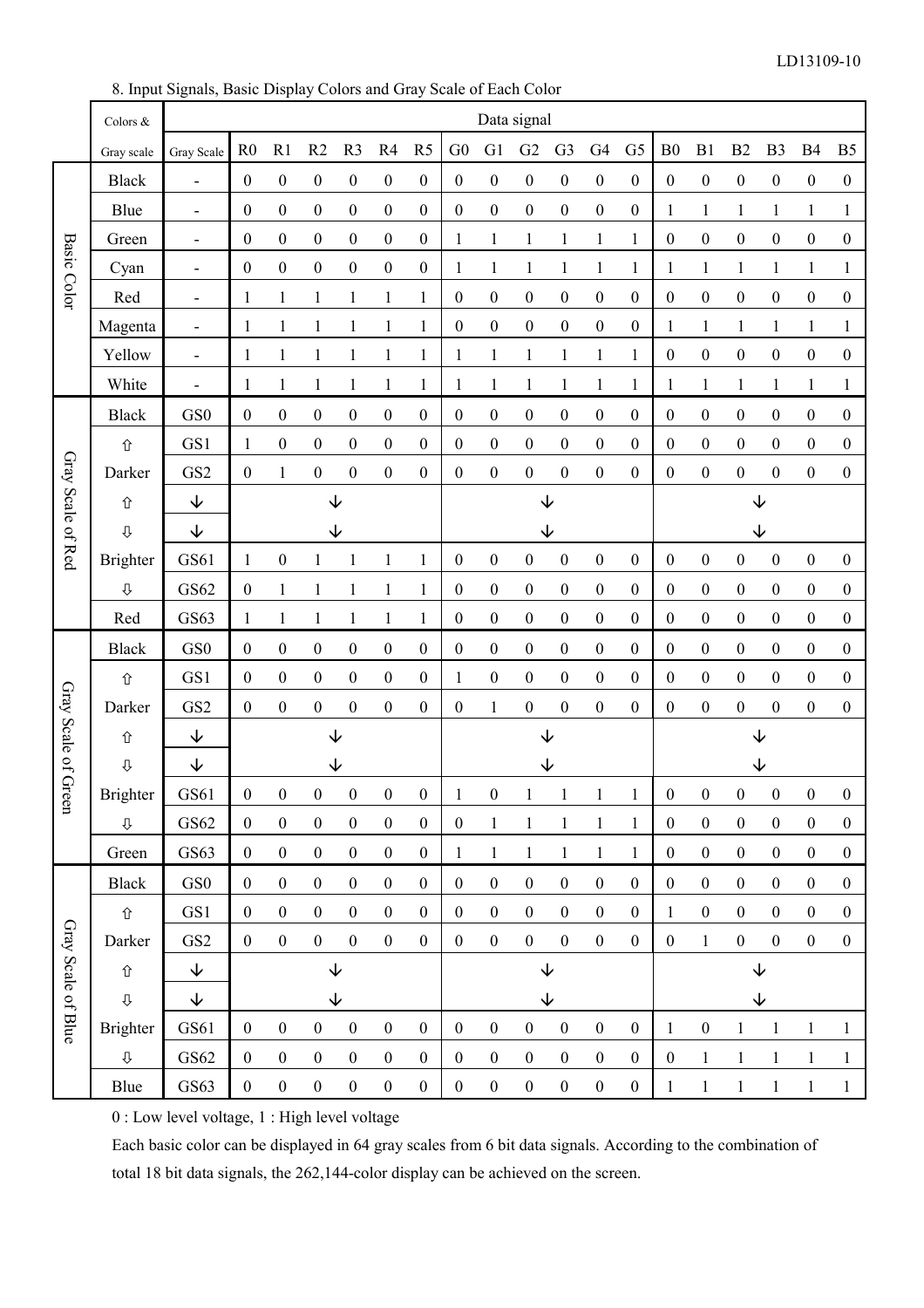#### 9. Optical Characteristics

|                 |                    |                  |                         |      |                              |      |                   | Ta= $25^{\circ}$ C, Vcc=+3.3V |
|-----------------|--------------------|------------------|-------------------------|------|------------------------------|------|-------------------|-------------------------------|
|                 | Parameter          | Symbol           | Condition               | Min. | Typ.                         | Max. | Unit              | Remark                        |
| Viewing         | Horizontal         | 021,022          | CR > 10                 | 45   | $\overline{\phantom{a}}$     | ۰    | Deg.              | [Note $1,4$ ]                 |
| angle           | Vertical           | 011              |                         | 10   | $\blacksquare$               | ۰    | Deg.              |                               |
| range           |                    | $\theta$ 12      |                         | 30   | $\overline{\phantom{a}}$     | ٠    | Deg.              |                               |
|                 | Contrast ratio     | CRn              | $\theta = 0^{\circ}$    | 150  | $\qquad \qquad \blacksquare$ | ۰    |                   | [Note $2,4$ ]                 |
|                 |                    | CRo              | Optimum                 |      | 300                          |      |                   |                               |
|                 |                    |                  | viewing angle           |      |                              |      |                   |                               |
| Response        | Rise               | $\tau$ r         | $heta = 0$ <sup>o</sup> | ٠    | 15                           |      | ms                | [Note $3,4$ ]                 |
| time            | Decay              | $\tau d$         |                         |      | 30                           |      | ms                |                               |
| Chromaticity of |                    | $\mathbf X$      |                         | ٠    | 0.313                        |      |                   | [Note4]                       |
| white           |                    | y                |                         | ۰    | 0.329                        |      |                   |                               |
|                 | Luminance of white | $Y_L$            |                         | 130  | 160                          |      | cd/m <sup>2</sup> | $\Pi = 6.0$ mA rms            |
|                 | [Note4]            |                  |                         |      |                              |      |                   | $FL = 60kHz$                  |
|                 | White Uniformity   | $\delta_{\rm w}$ |                         |      | $\overline{\phantom{a}}$     | 1.45 |                   | [Note5]                       |

\*The measurement shall be executed 30 minutes after lighting at rating. (typical condition :  $IL = 6.0$ mArms) The optical characteristics shall be measured in a dark room or equivalent state with the method shown in Fig.2 below.



Center of the screen

Fig.2 Optical characteristics measurement method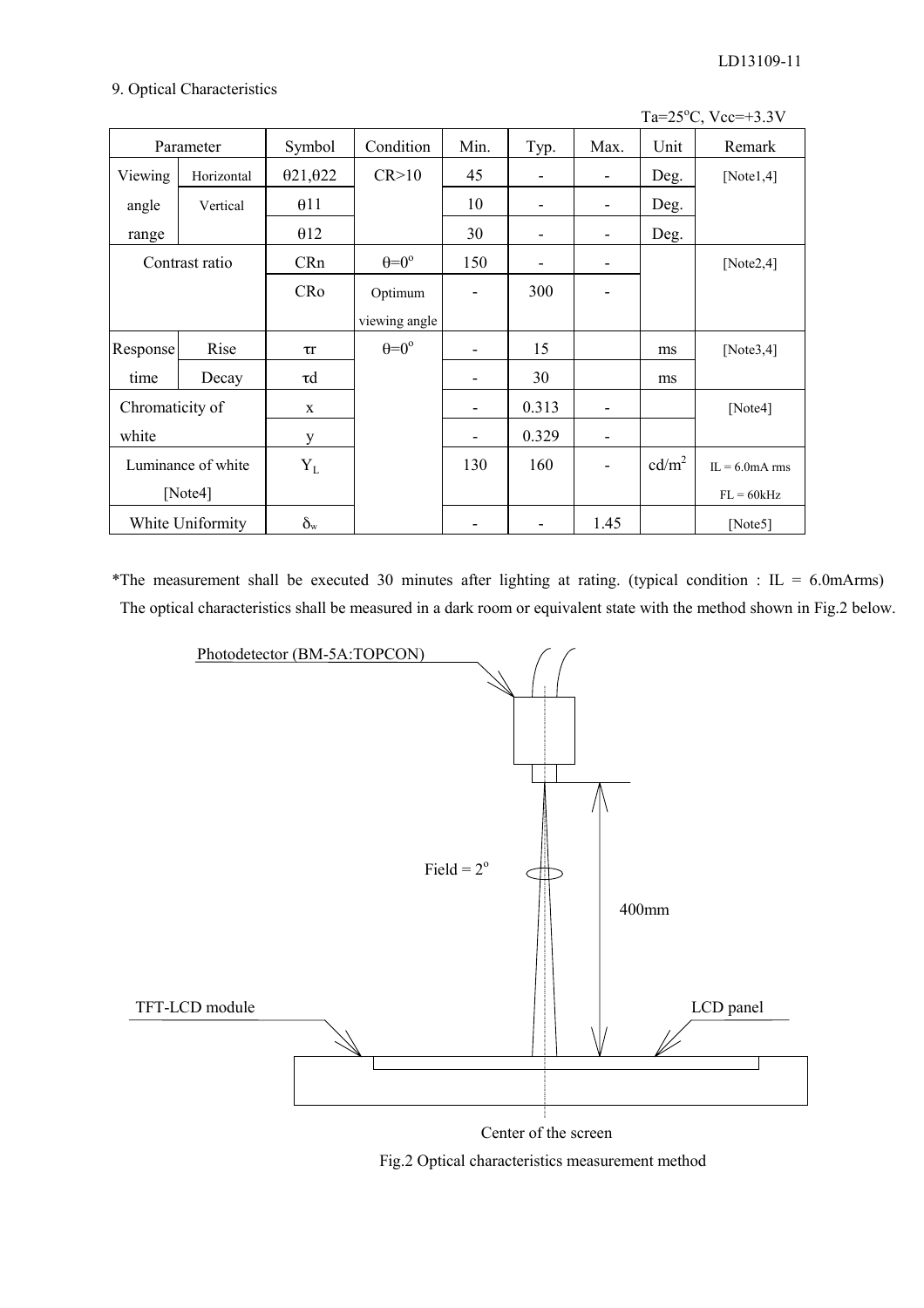[Note1] Definitions of viewing angle range:



[Note2] Definition of contrast ratio:

The contrast ratio is defined as the following.

Luminance (brightness) with all pixels white

Contrast Ratio (CR) =

Luminance (brightness) with all pixels black

[Note3] Definition of response time:

 The response time is defined as the following figure and shall be measured by switching the input signal for "black" and "white" .



[Note4] This shall be measured at center of the screen.

[Note5] Definition of white uniformity:

White uniformity is defined as the

following with five measurements

(A-E).



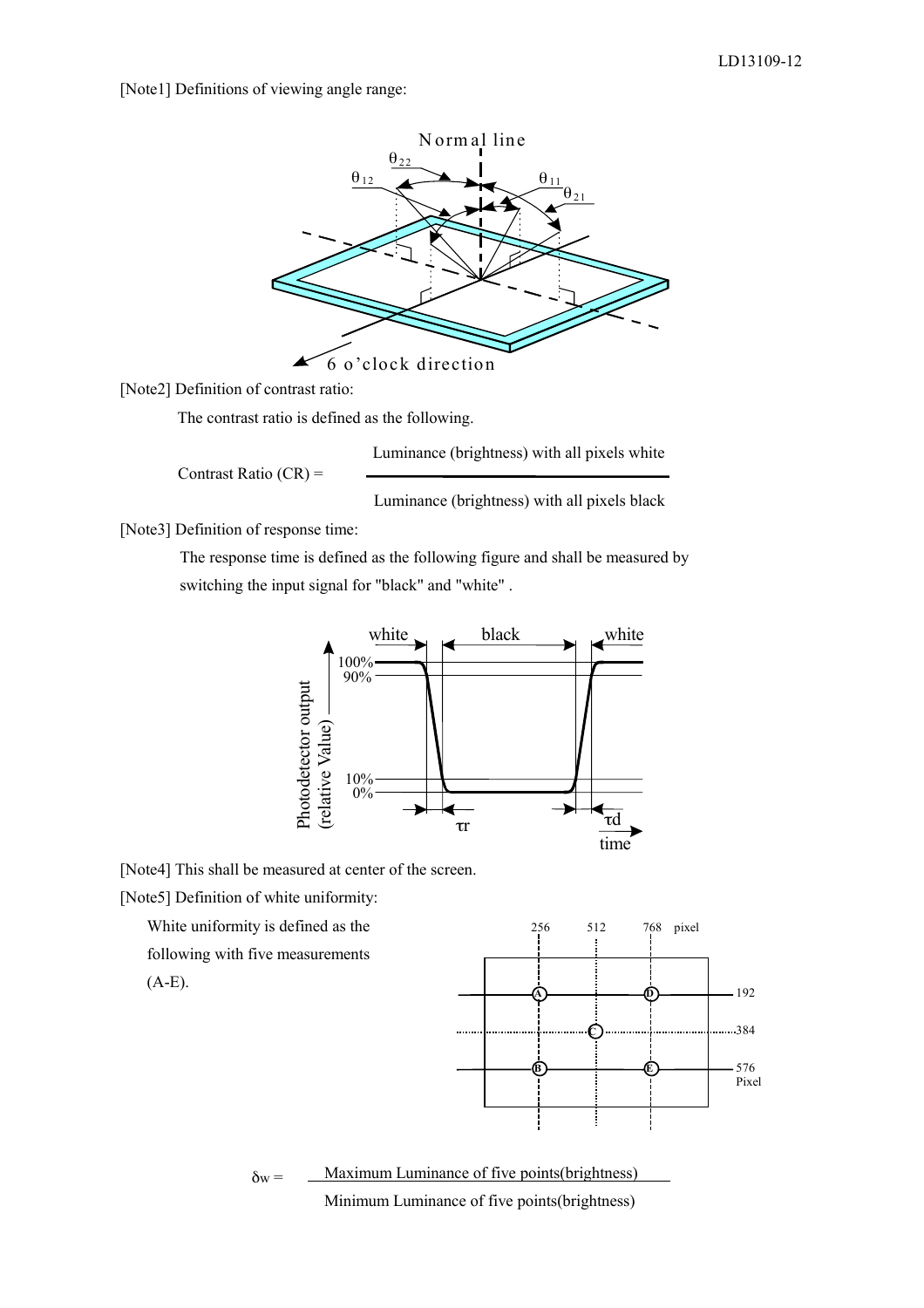#### 10. Display Quality

 The display quality of the color TFT-LCD module shall be in compliance with the Incoming Inspection Standard.

#### 11. Handling Precautions

- a) Be sure to turn off the power supply when inserting or disconnecting the cable.
- b) Be sure to design the cabinet so that the module can be installed without any extra stress such as warp or twist.
- c) Since the front polarizer is easily damaged, pay attention not to scratch it.
- d) Wipe off water drop immediately. Long contact with water may cause discoloration or spots.
- e) When the panel surface is soiled, wipe it with absorbent cotton or other soft cloth.
- f) Since the panel is made of glass, it may break or crack if dropped or bumped on hard surface. Handle with care.
- g) Since CMOS LSI is used in this module, take care of static electricity and injure the human earth when handling.
- h) Observe all other precautionary requirements in handling components.
- i) This module has its circuitry PCBs on the rear side and should be handled carefully in order not to be stressed.
- j) When some pressure is added onto the module from rear side constantly , it causes display non uiformity issue , functional defect , etc . So , please avoid such design .
- k) PET sheet covers some electric components and handle with special care to avoid mechanical stress and shock on this PET surface.
- l) Duaring the module aging , don't put protection film on the module surface.
- m) When handling LCD modules and assembling them into cabinets, please be noted that long-term storage in the environment of oxidization or deoxidization gas and the use of such materials as reagent, solvent, adhesive, resin, etc. which generate these gasses, may cause corrosion and discoloration of the LCD modules.
- n) Laminated film is attached to the module surface to prevent it from being scratched . Peel the film off slowly just before the use with strict attention to electrostatic charges. Ionized air shall be blown over during the action. Blow off the 'dust' on the polarizer by using an ionized nitrogen gun, etc..

#### 12. Packing form

- a) Piling number of cartons : 7
- b) Package quantity in one carton : 10 pcs
- c) Carton size : 436(W)X320(H)X263(D)mm
- d) Total mass of one carton filled with full modules : 4400g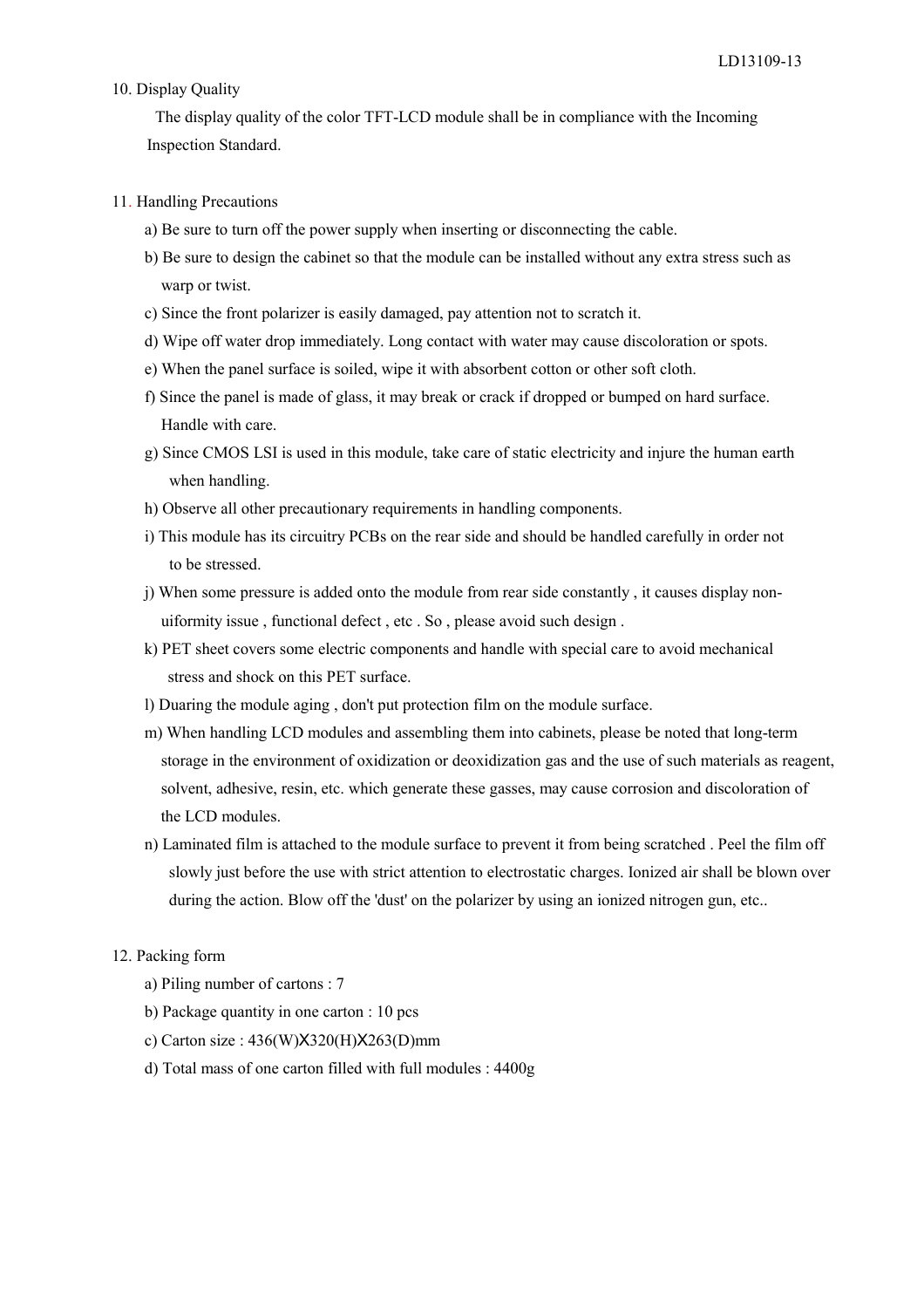13. Reliability test items

| No.            | Test item                       | Conditions                                          |
|----------------|---------------------------------|-----------------------------------------------------|
| 1              | High temperature storage test   | $Ta = 60^{\circ}C$<br>240h                          |
| $\overline{2}$ | Low temperature storage test    | $Ta = -25 °C$<br>240h                               |
| 3              | High temperature                | Ta = 40 °C; 95 %RH 240h                             |
|                | & high humidity operation test  | (No condensation)                                   |
| $\overline{4}$ | High temperature operation test | $Ta = 50 °C$<br>240h                                |
|                |                                 | (The panel temp. must be less than $60^{\circ}$ C)  |
| 5              | Low temperature operation test  | $Ta = 0 °C$<br>240h                                 |
| 6              | Vibration test                  | Frequency:10-57Hz/Vibration width(one side):0.075mm |
|                | (non-operating)                 | :58-500Hz/Gravity:9.8m/s <sup>2</sup>               |
|                |                                 | Sweep time: 11 minutes                              |
|                |                                 | Test period: 3 hours                                |
|                |                                 | (1 hour for each direction of $X, Y, Z$ )           |
| 7              | Shock test                      | Max.gravity:490m/s <sup>2</sup>                     |
|                | (non-operating)                 | Pulse width:11ms, sine wave                         |
|                |                                 | Direction: +/- $X,$ +/- $Y,$ +/- $Z$                |
|                |                                 | once for each direcion                              |

#### 14. Others

1) Lot No. Label:



2) Adjusting volume have been set optimally before shipment, so do not change any adjusted value.

If adjusted value is changed, the specification may not be satisfied.

3) Disassembling the module can cause permanent damage and should be strictly avoided.

4) Please be careful since image retention may occur when a fixed pattern is displayed for a long time.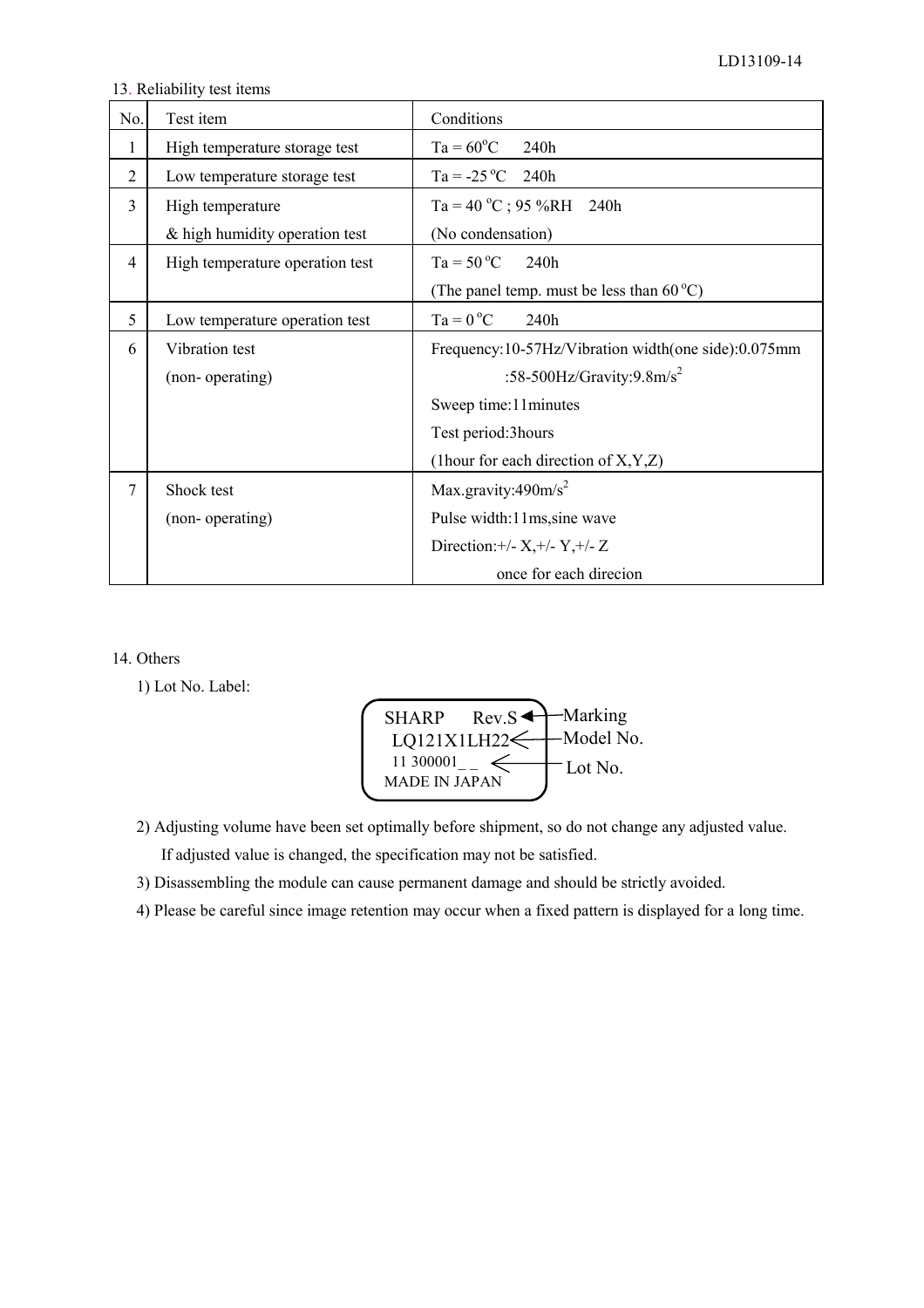

Fig4.Packing Form